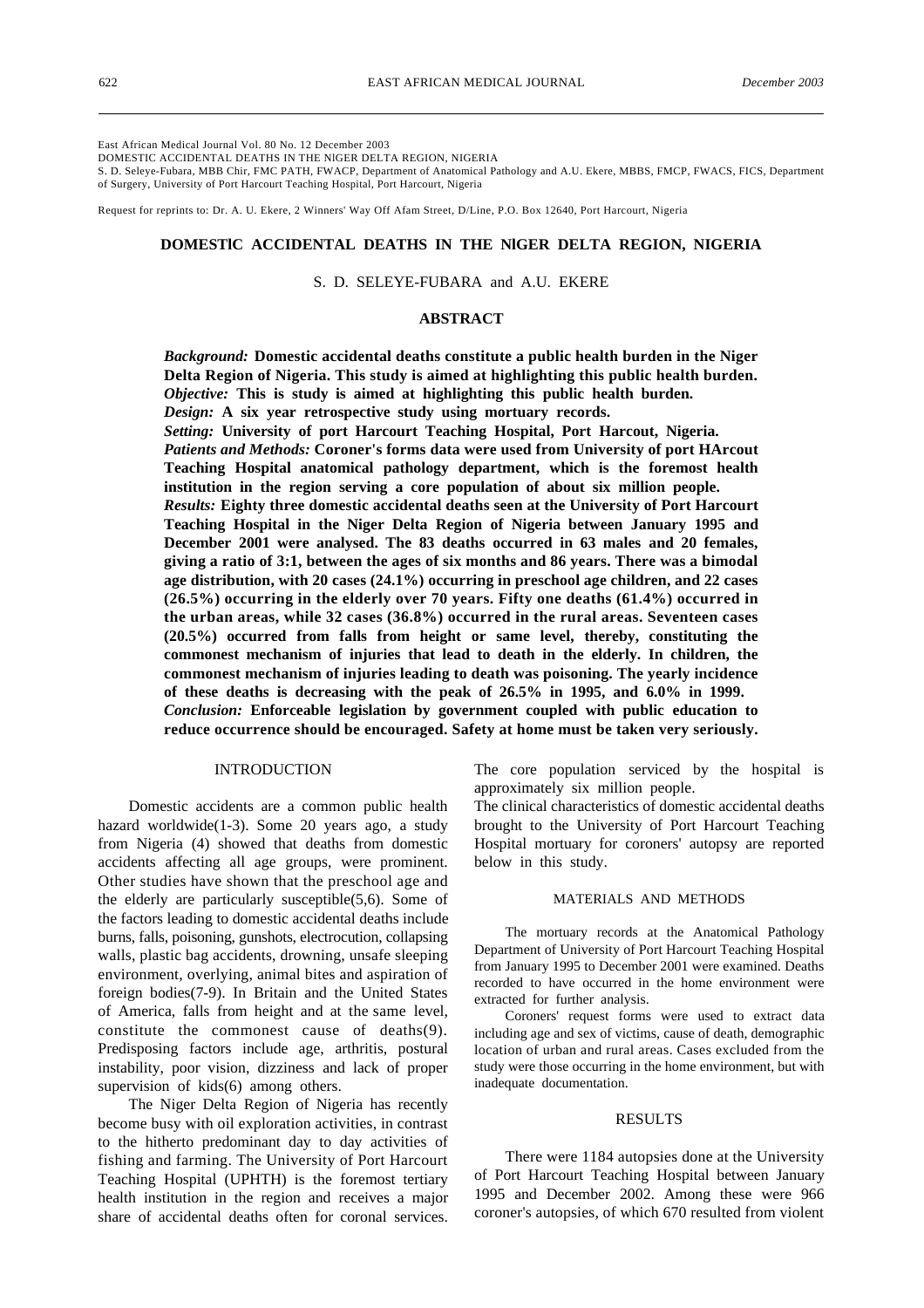deaths (Table I). Accidental deaths contributed 424 of violent deaths 83 (19.6%) of which were from domestic accidents (Table 2). These 83 cases that satisfied the inclusion criteria, accounted for 8.9% of all Coroners' autopsies. The age distribution as shown in Table 3 reveals a peak age group to be those over 70 years at 22 cases (26.5%). The preschool age group constituted the second peak with 20 cases (24.1%). The 41-45 years age group recorded no mortality.

The gender, cause and location of death is as shown in (Table 4). Male-Female ratio was 3:1, 76% occurring in males. Seventeen deaths (20.5%) resulted from falls, being the commonest cause of death in the study. A curious case of overlying was reported, where an obese mother mistakenly slept over the baby. More deaths occurred in the urban areas (61.4%) than in the rural areas (38.6%) (Table 4). Of the fourteen cases of poisoning, six were from kerosene, five from insecticides and three from coloured tablets. Eight cases of electrocution seen, mostly presented with Joules burns. Two children were found hanged between their mattress and the wall of the building. This probably was from foul play. Four cases of foreign body aspiration were recorded, the commonest object being the maize seed.

There is a decreasing incidence of domestic accidental deaths (Table 5). Most of the cases occurred between 1995 - 1997 accounting for 64 cases (65.1%). The least incidence was in 1999 with five cases (6.0%), and the highest in 1995 with 22 cases (26.5%).

| Types of medicolegal autopsies |              |  |  |  |  |
|--------------------------------|--------------|--|--|--|--|
| Subtype                        | No. of Cases |  |  |  |  |
| Violent deaths                 | 670          |  |  |  |  |
| Sudden deaths                  | 239          |  |  |  |  |
| Abortions                      | 15           |  |  |  |  |
| No anatomical cause            | 8            |  |  |  |  |
| Inadequate records             | 36           |  |  |  |  |
| Total                          | 966          |  |  |  |  |
|                                | Table 2      |  |  |  |  |

**Table 1**

|  | Violent deaths subsets |  |
|--|------------------------|--|
|  |                        |  |

| Subsets                    | No. of Cases |  |
|----------------------------|--------------|--|
| Accidental                 | 424          |  |
| (a) Road Traffic Accidents | 321          |  |
| (b) Domestic Accidents     | 83           |  |
| (c) Industrial Accidents   | 20           |  |
| Homicide                   | 236          |  |
| Suicide                    | 10           |  |
| Total                      | 670          |  |

### **Table 3**

|  | Age and distribution of deaths from domestic accidents at the University of Port Harcourt Teaching Hospital |  |  |              |  |  |  |  |
|--|-------------------------------------------------------------------------------------------------------------|--|--|--------------|--|--|--|--|
|  |                                                                                                             |  |  | Rivers State |  |  |  |  |

| Age (years)    | No. of Cases                | $\%$                     |  |
|----------------|-----------------------------|--------------------------|--|
| $\overline{5}$ | 20                          | 24.1                     |  |
| $5 - 10$       | 6                           | 7.2                      |  |
| $11 - 15$      | 3                           | 3.6                      |  |
| $16 - 20$      | 3                           | 3.6                      |  |
| $21 - 25$      | 4                           | 4.8                      |  |
| $26 - 30$      | $\mathcal{D}_{\mathcal{L}}$ | 2.4                      |  |
| $31 - 35$      |                             | 1.2                      |  |
| $36 - 40$      | 4                           | 4.8                      |  |
| $41 - 45$      |                             | $\overline{\phantom{a}}$ |  |
| $46 - 50$      | $\mathcal{D}_{\mathcal{A}}$ | 2.4                      |  |
| $51 - 55$      | 3                           | 3.6                      |  |
| $56 - 60$      | 4                           | 4.8                      |  |
| $61 - 65$      | 4                           | 4.8                      |  |
| $66 - 70$      | 5                           | 6.0                      |  |
| 71 & above     | 22                          | 26.5                     |  |
| Total          | 83                          | 100                      |  |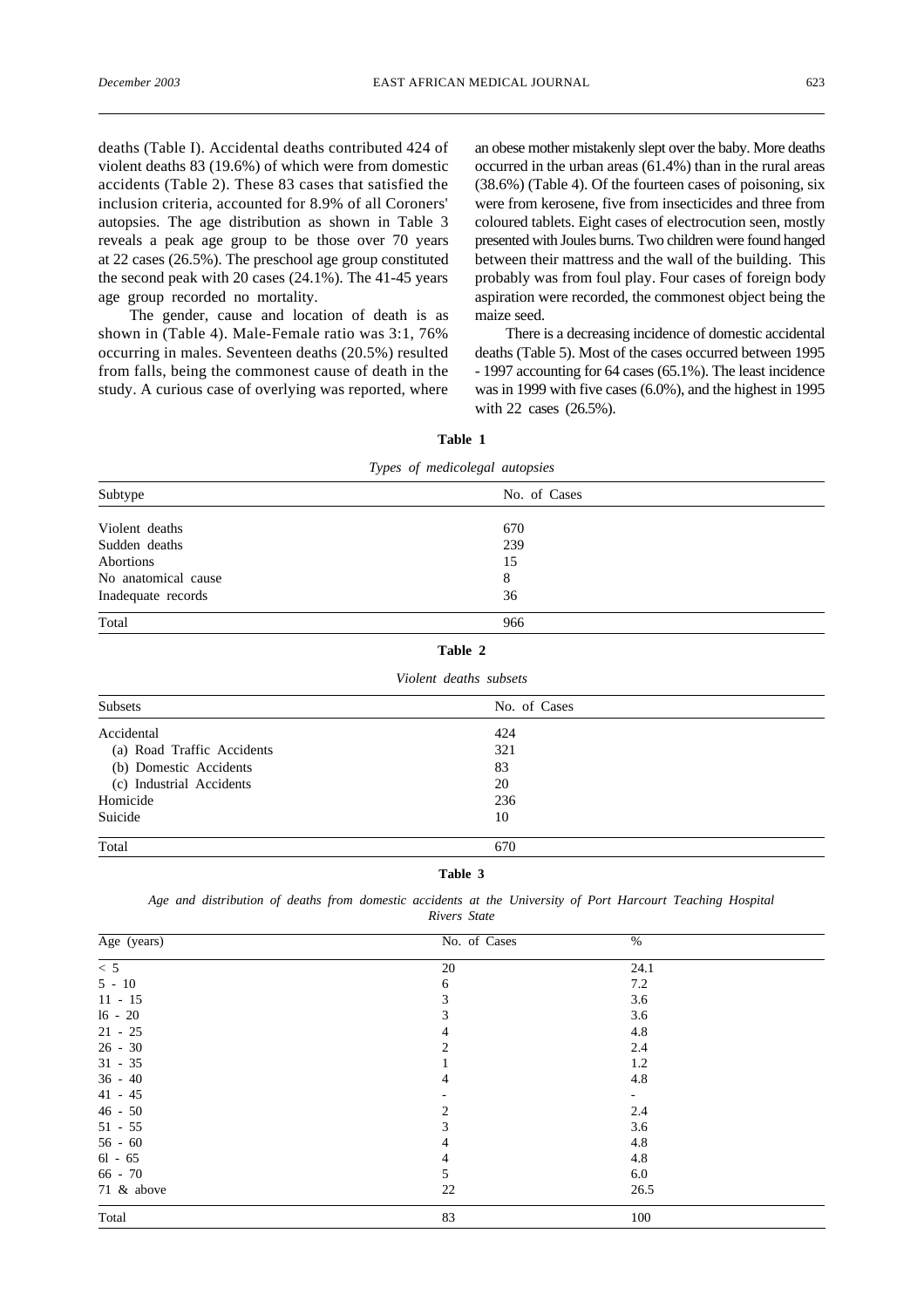## **Table 4**

| Cause of death from          | <b>Sex</b> |         | Demographic areas |           |       |      |
|------------------------------|------------|---------|-------------------|-----------|-------|------|
| domestic accident            | Male       | Female  | Urban             | Rural     | Total | $\%$ |
| Falls- Same level            |            |         |                   |           | 6     | 7.2  |
| Height                       | 8          |         |                   |           | 11    | 13.3 |
| <b>Burns</b>                 | 10         |         | x                 |           | 12    | 14.5 |
| Poisoning                    | 6          | 8       | 9                 |           | 14    | 16.9 |
| Electrocution                | 6          | າ       |                   |           | 8     | 9.6  |
| Gunshot                      | 13         |         | 12                |           | 13    | 15.7 |
| Collapsing mud wall          |            |         |                   |           |       | 4.8  |
| Aspiration of foreign bodies |            |         |                   |           |       | 4.8  |
| Plastic bag suffocation      |            |         |                   |           |       | 3.6  |
| Drowning                     |            |         |                   |           |       | 6.0  |
| Unsafe sleeping environment  |            |         |                   |           |       | 2.4  |
| Overlying                    |            |         |                   |           |       | 1.2  |
|                              | 63 (76%)   | 20(24%) | $51(61.4\%)$      | 32(38.6%) | 83    | 100  |

*Cause of death, sex and demographic location of the domestic accidents*

## **Table 5**

*Yearly distribution of domestic accidents*

| Year  | Male | Female                   | Total | %    |  |
|-------|------|--------------------------|-------|------|--|
| 1995  | 15   | −                        | 22    | 26.5 |  |
| 1996  | 12   |                          | 15    | 18.1 |  |
| 1997  | 13   | 4                        | 17    | 20.5 |  |
| 1998  |      | 3                        | 10    | 12.1 |  |
| 1999  |      | $\overline{\phantom{a}}$ |       | 6.0  |  |
| 2000  |      |                          | 8     | 9.6  |  |
| 2001  |      | 3                        | 6     | 7.2  |  |
| Total | 63   | 20                       | 83    | 1000 |  |

## **Figure 1**

*A young boy that fell off the staircase and broke the skull*

# **Figure 2**

*A young male that fell from his bathtub and broke his neck. Note the cervical collar*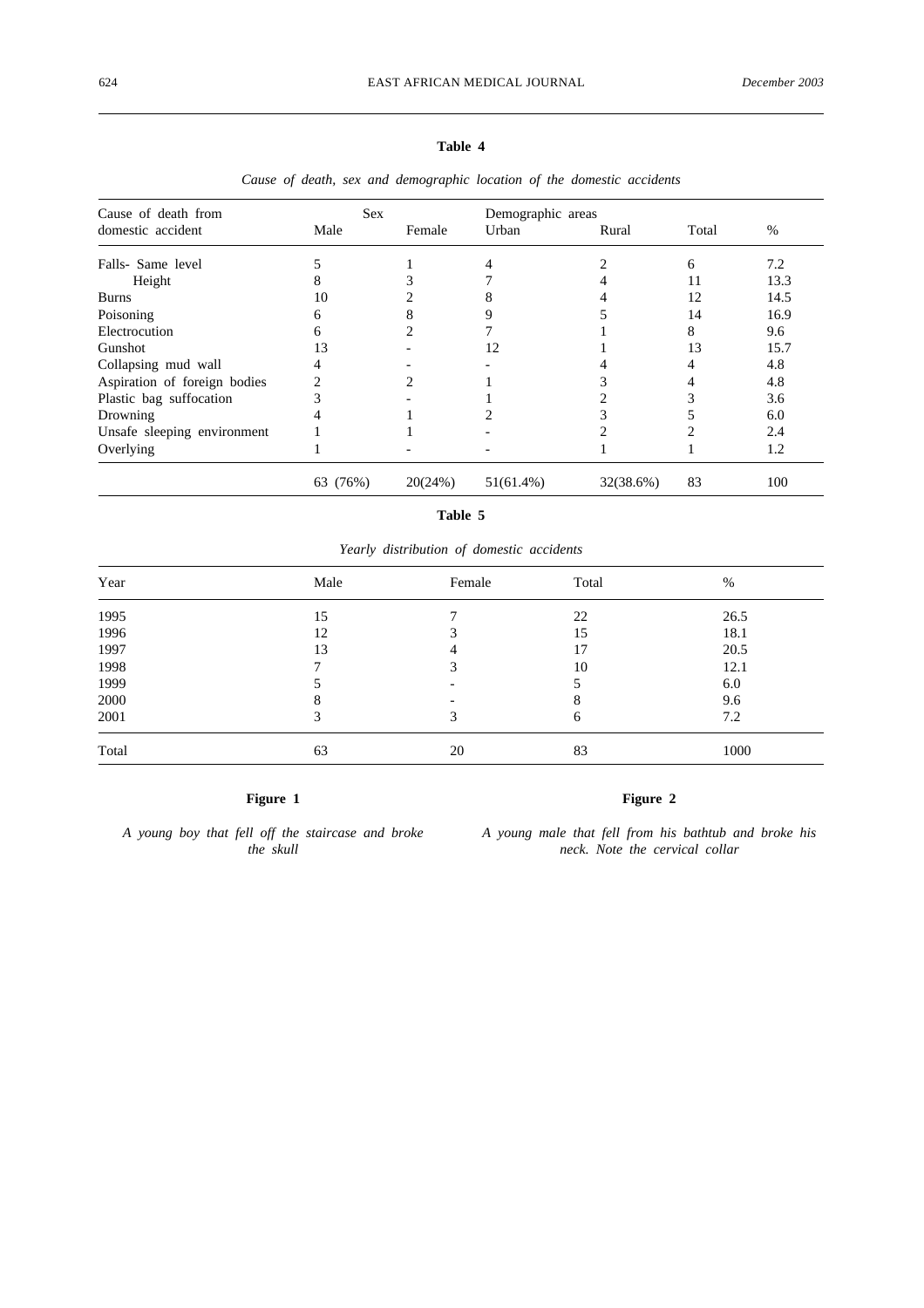## **Figure 3**

*Severe petrol burns*

### **Figure 4**

*Joules burns in a victim of electrocution*

#### DISCUSSION

This is the first study of this kind done in the Niger Delta Region of Nigeria. The preschool age peak agrees with that of Onadeko(4) and Knight *et al* (6), who worked only on children. The elderly and preschool age groups were prominently susceptible to domestic accidents, in this study. This bimodal age distribution was observed by Seleye - Fubara in his study on violent deaths(10). Love of adventure, restlessness and a higher level of physical activity predispose the male gender to theses accidents(4,11,12). In our study, the male :female ratio was 3:1, which closely agrees with that of Onadeko(4), even though his thrust of study was on children. There was a decreasing incidence as the year advances. This is probably due to better safety appreciation in the region.

More of the deaths (61.4%) occurred in the urban setting, as seen also in another part of Nigeria(4). Falls constituted the commonest cause of death in the elderly both in the urban and rural areas. This observation seen elsewhere is usually attributed to the influence of alcohol and drugs, severe arthritis(5,6). postural instability, poor vision and dizziness(6). Wet, greasy, defective and polished floors encourage these falls, causing sometimes, severe head injuries and skull fractures(6). Some of our observations included falls from staircases (Figure 1) and trees. Head injuries were the cause of death in 11 cases of falls, while some others died from multiple injuries. A young man fell off his bathtub, broke his neck and died (Figure 2).

Poisoning (from drugs and chemicals) was the commonest cause of death in children. The fairly frequent deaths in children from drugs and chemicals (16.9%) may be attributed to poor supervision, where working parents abdicate their responsibilities to older siblings or "househelps", not trained in childcare(4). In our study, females were more affected by poisoning and most of the cases occurred in the urban setting. Implicated chemicals in their order of occurrence were kerosene (n=6), insecticides (n=5) and coloured tablets (n=3), this corroborates the observation of Onadeko(4) and Seriki(5) at Ibadan, in other African reports.

Accidental deaths from gunshot injuries were also commoner in the urban areas, where many keep guns for self- defence. Children sometimes kill each other or relatives when they try to replicate movie scenes. Males are more affected. Outside Nigeria, these same observations have been documented by Nance *et al* (11).

Inflammable substances like petrol (premium motor spirits) and kerosene (both dual purpose and household varieties used domestically) are frequently stored at home in anticipation of periods of scarcity that is sporadic in Nigeria. The instability of electricity supply increases the need for use of naked flames e.g. candles and kerosene lamps. Both scenarios encourage fire accidents in homes with resultant deaths from explosions or fire burns (Figure 3) or inhalational pneumonitis(7). Children and infirm adults may accidentally fall into fires or hot liquids $(7,8)$ . In this study, 14.5% of the cases were due to burns. This is lower than the findings in Onadeko's report (4). 9.6% of our victims died from electrocution. Joules burns, described as subcutaneous coagulation(12), may be the only autopsy finding (Figure 4). The preponderance of male victims of electrocution can be explained by the behaviour of men to fiddle with electrical appliances in the homes.

Drowning is a significant cause of domestic deaths in the western world(13,14) but in our series it was 6%. Drowning is commoner in males from the rural environment due in part to poor medical services(16). Convulsive disorders contribute to drowning in both adults and children. A pathetic case in our study is a one year old baby who drowned in a bucket of water